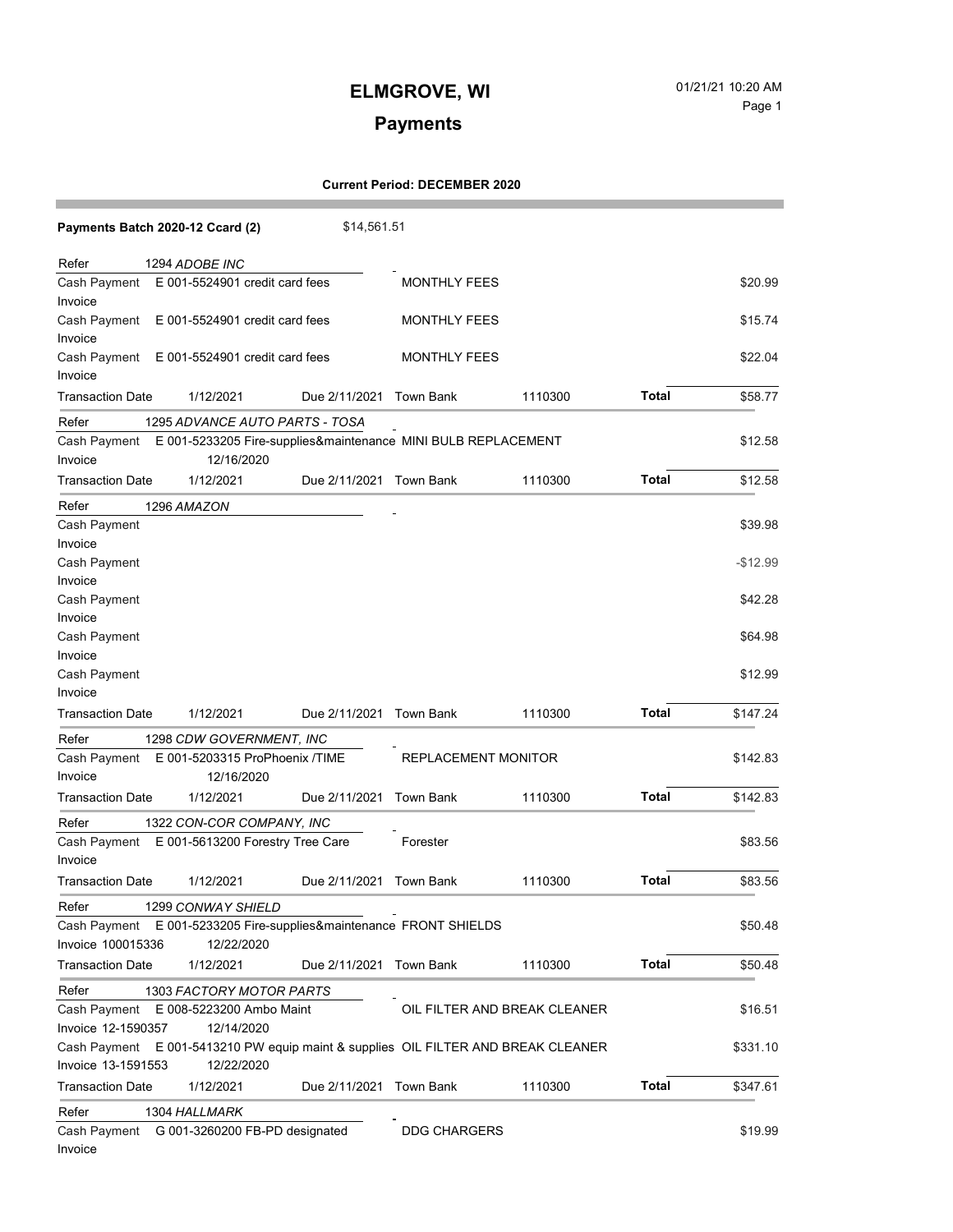## **ELMGROVE, WI** 01/21/21 10:20 AM Page 2

and the state of the state of the state of

# **Payments**

### **Current Period: DECEMBER 2020**

| Cash Payment<br>Invoice                                                               | G 001-3260200 FB-PD designated                                    |                         | <b>DDG CHARGERS</b>      |                                       |              | \$39.98    |
|---------------------------------------------------------------------------------------|-------------------------------------------------------------------|-------------------------|--------------------------|---------------------------------------|--------------|------------|
| Cash Payment<br>Invoice                                                               | G 001-3260200 FB-PD designated                                    |                         | <b>DDG CHARGERS</b>      |                                       |              | \$259.87   |
| Invoice                                                                               | Cash Payment G 001-3260200 FB-PD designated                       |                         | <b>DDG CHARGERS</b>      |                                       |              | \$183.66   |
| <b>Transaction Date</b>                                                               | 1/12/2021                                                         | Due 2/11/2021 Town Bank |                          | 1110300                               | <b>Total</b> | \$503.50   |
| Refer                                                                                 |                                                                   |                         |                          |                                       |              |            |
| 1302 INTERSTATE ALL BATTERY CENT<br>Cash Payment E 001-5233200 Fire-truck maintenance |                                                                   |                         |                          | LABOR, THERMAL GASKET, FILTERS, SEALS |              | \$6,562.65 |
| <b>Invoice R041028568</b>                                                             | 12/18/2020                                                        |                         |                          |                                       |              |            |
| <b>Transaction Date</b>                                                               | 1/12/2021                                                         | Due 2/11/2021           | Town Bank                | 1110300                               | Total        | \$6,562.65 |
| Refer                                                                                 | 1310 KAESTNER AUTO ELECTRIC CO.                                   |                         |                          |                                       |              |            |
|                                                                                       | Cash Payment E 001-5413210 PW equip maint & supplies MINI BAR LED |                         |                          |                                       |              | \$179.99   |
| Invoice 401225                                                                        | 12/10/2020                                                        |                         |                          |                                       |              |            |
| <b>Transaction Date</b>                                                               | 1/12/2021                                                         | Due 2/11/2021 Town Bank |                          | 1110300                               | Total        | \$179.99   |
| Refer                                                                                 | 1309 KALAHARI RESORT                                              |                         |                          |                                       |              |            |
|                                                                                       | Cash Payment E 001-5213420 Police-school/seminar/conf CONVENTION  |                         |                          |                                       |              | \$91.00    |
| Invoice                                                                               |                                                                   |                         |                          |                                       |              |            |
| <b>Transaction Date</b>                                                               | 1/12/2021                                                         | Due 2/11/2021 Town Bank |                          | 1110300                               | Total        | \$91.00    |
| Refer                                                                                 | 1308 KWIK TRIP                                                    |                         |                          |                                       |              |            |
|                                                                                       | Cash Payment E 001-5413200 PW fuel                                |                         |                          |                                       |              | \$58.40    |
| Invoice                                                                               |                                                                   |                         |                          |                                       | <b>Total</b> |            |
| <b>Transaction Date</b>                                                               | 1/12/2021                                                         | Due 2/11/2021 Town Bank |                          | 1110300                               |              | \$58.40    |
| Refer                                                                                 | 1324 MCDONALDS                                                    |                         |                          |                                       |              |            |
|                                                                                       | Cash Payment E 001-5143099 GG- miscellaneous exp                  |                         | <b>REIMBURSE VILLAGE</b> | GREG WOLF PERSONAL USE TO             |              | \$12.15    |
| Invoice                                                                               |                                                                   |                         |                          |                                       |              |            |
| <b>Transaction Date</b>                                                               | 1/12/2021                                                         | Due 2/11/2021 Town Bank |                          | 1110300                               | Total        | \$12.15    |
| Refer                                                                                 | 1325 MENARDS                                                      |                         |                          |                                       |              |            |
| Cash Payment                                                                          | E 001-5173200 GG Bldg maintenance                                 |                         | <b>DPW Supplies</b>      |                                       |              | \$59.97    |
| Invoice                                                                               |                                                                   |                         |                          |                                       |              |            |
| Cash Payment<br>Invoice                                                               | E 001-5413199 PW Bldg & grounds mainte DPW Supplies               |                         |                          |                                       |              | \$36.60    |
| <b>Transaction Date</b>                                                               | 1/12/2021                                                         | Due 2/11/2021 Town Bank |                          | 1110300                               | Total        | \$96.57    |
| Refer                                                                                 | 1327 NAPA NEW BERLIN                                              |                         |                          |                                       |              |            |
| Cash Payment                                                                          |                                                                   |                         |                          |                                       |              | \$569.94   |
| Invoice                                                                               |                                                                   |                         |                          |                                       |              |            |
| <b>Transaction Date</b>                                                               | 1/12/2021                                                         | Due 2/11/2021 Town Bank |                          | 1110300                               | <b>Total</b> | \$569.94   |
| Refer                                                                                 | 1311 NICHOLET HIGH SCHOOL                                         |                         |                          |                                       |              |            |
| Cash Payment<br>E 001-5524910 Rec training                                            |                                                                   | REFUND OF CLASS         |                          |                                       | $-$187.00$   |            |
| Invoice                                                                               |                                                                   |                         |                          |                                       |              |            |
| <b>Transaction Date</b>                                                               | 1/12/2021                                                         | Due 2/11/2021           | <b>Town Bank</b>         | 1110300                               | <b>Total</b> | $-$187.00$ |
| Refer<br>1318 SAM S CLUB                                                              |                                                                   |                         |                          |                                       |              |            |
| G 001-3260450 FB-Fire Drill Funds<br>DRILL FOOD<br>Cash Payment                       |                                                                   |                         |                          |                                       | \$28.54      |            |
| Invoice                                                                               |                                                                   |                         |                          |                                       |              |            |